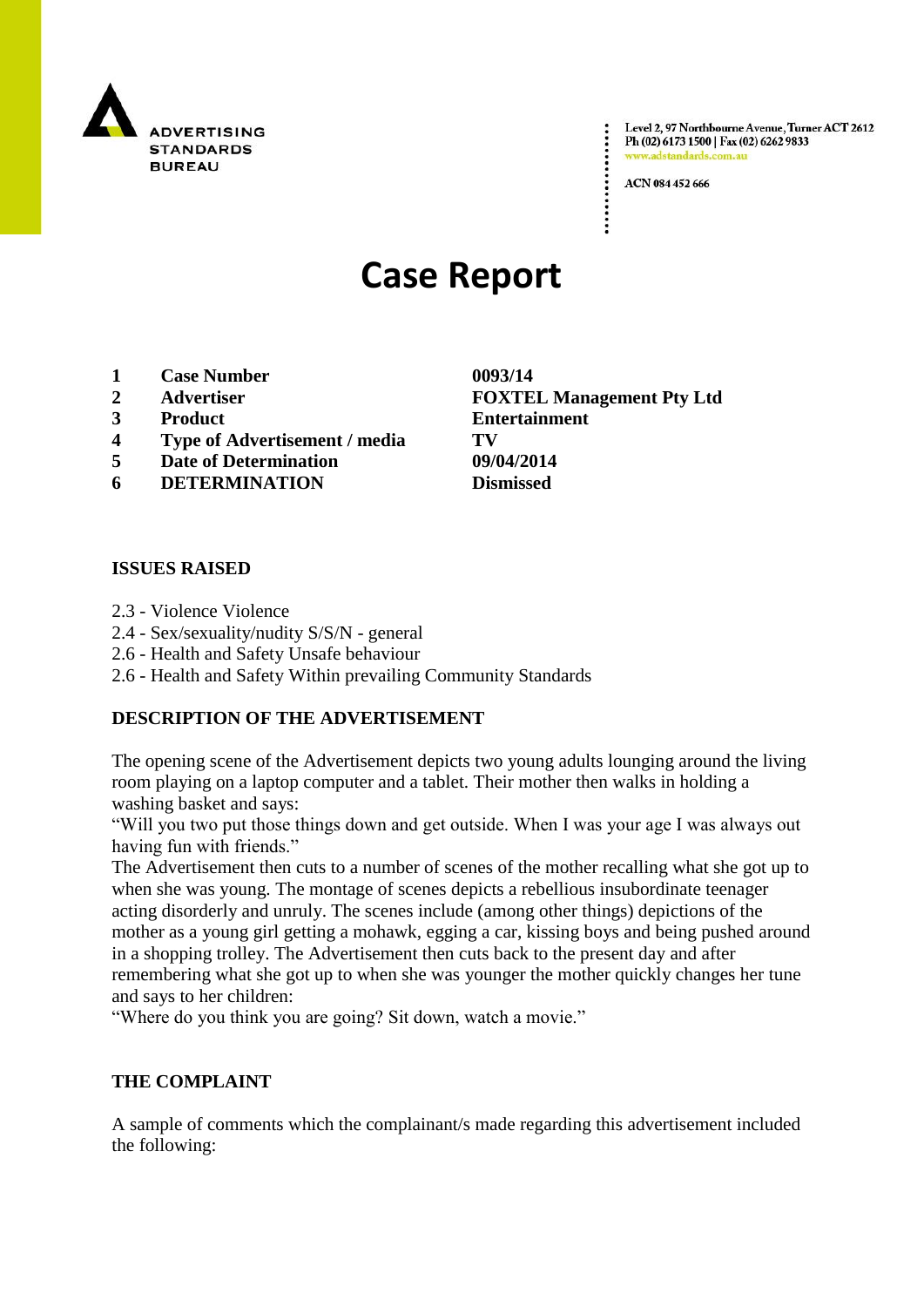*This ad depicts a young girl behaving incredibly inappropriately and also illegally. This ad is accompanied by a tune which always grabs my children's attention. I do not want my children exposed to these types of behaviours and ideas. They repeatedly ask me about the subject matter of this ad. I've taken this opportunity to discuss legal behaviours with my children however I resent that it's been necessary and at the age of 8 and 6 exposed to such material. However it is not illegal for a girl to be promiscuous and this is not a conversation I wish to be having with my very young children.*

*The mother's recollection is portrayed by a pretty girl who is being portrayed as 'cool' while being involved in a number of criminal activities. One of the activities she is involved in is a cat fight between two girls (she is also shop lifting, being arrested by police/put in the back of a police paddy wagon) with school yard bullying and the number of videos going viral on the internet of school girls fighting makes the content of this ad extremely inappropriate, offensive, and is portraying these actions as 'cool'*

*I dislike this ad and object to it in the strongest possible terms. I am one of the thousands of parents who are trying to remove the electronic gadgets which have become surgically attached to my children's hands, and get them involved in other pursuits that involve exercise and fresh air. I do realise this advertisement represents a "tongue in cheek" family situation, but I object to the extremely positive message of children getting off their gadgets being used as a negative. This advertisement suggests that children would be better off on the couch on a perfectly good afternoon than outside. Not all people of that mothers' generation got themselves arrested on any given Saturday night, as this advertisement displays.*

#### **THE ADVERTISER'S RESPONSE**

Comments which the advertiser made in response to the complainant/s regarding this advertisement include the following:

#### *Section 2.3 – AANA Code of Ethics*

*We understand that a consumer has contacted the Advertising Standards Bureau alleging that a scene in the Advertisement breaches section 2.3 of the AANA Code of Ethics (the "Code"), which provides:*

*"Advertising or Marketing Communications shall not present or portray violence unless it is justifiable in the context of the product or service advertised."*

*The consumer specifically refers to the scene in the Advertisement where the mother is depicted at a younger age getting involved in a minor physical altercation with another female. This scene is one of a number of scenes that humorously depict the mother at a younger age attempting to entertain herself by engaging in unruly activities. The scene is brief and depicts a very mild squabble between teenagers. Foxtel submits that it has not breached section 2.3 of the Code as the depiction is justified by the context of the advertisement.*

*Section 2.4 – AANA Code of Ethics*

*We understand that a consumer is also concerned that the Advertisement breaches section 2.4 of the Code, which provides:*

*"Advertising or Marketing shall treat sex, sexuality and nudity with sensitivity to the relevant audience."*

*The consumer is specifically referring to the scene in the Advertisement where the mother is depicted as a young girl kissing two boys in the back of a car. The scene is intended to depict an adverse activity that young adults may get up to when attempting to entertain themselves.*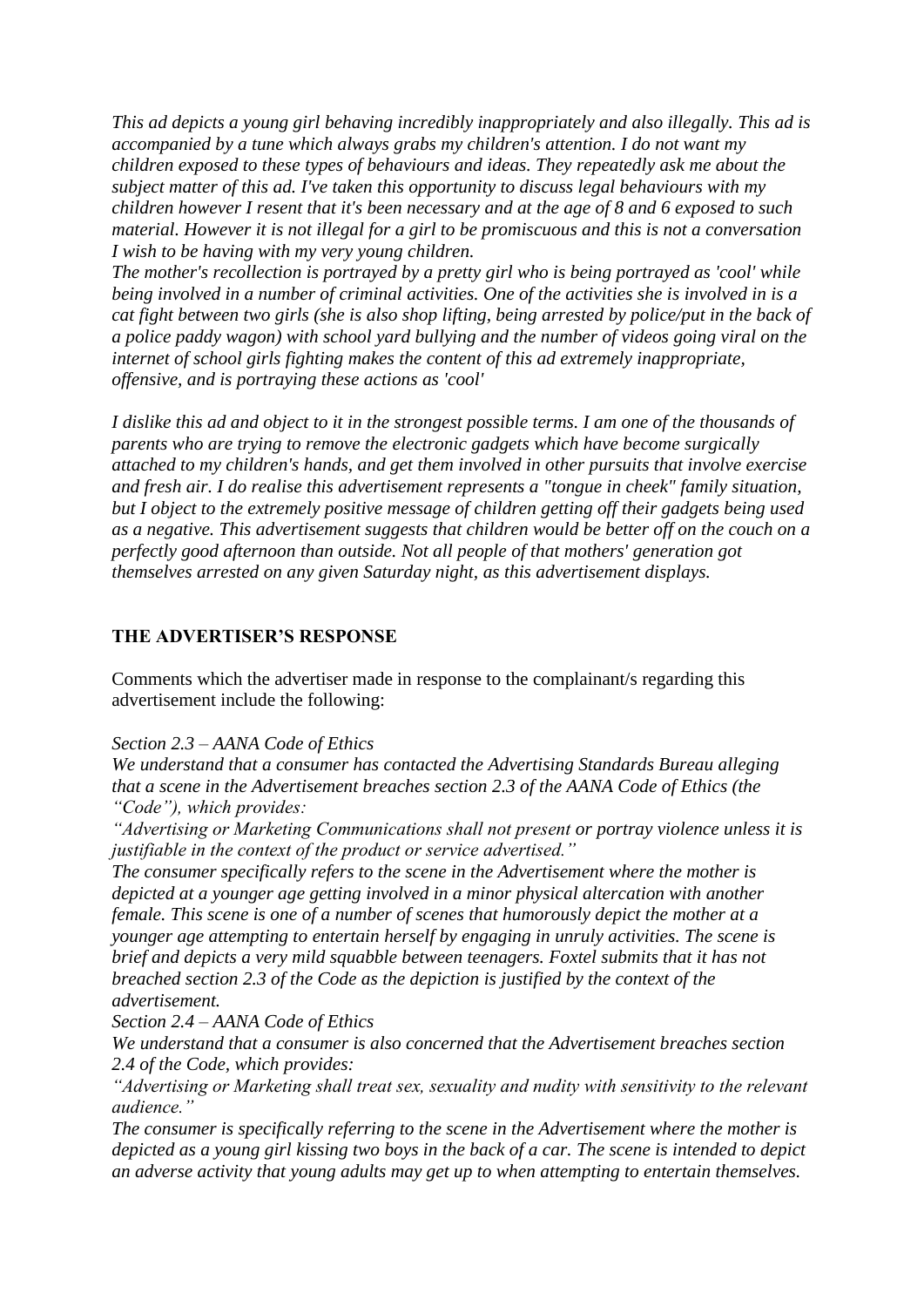*The scene is intended to be humorous and is certainly not intended to encourage or condone promiscuous acts. The depictions of the young girl kissing are mild and discreet and the scene is very brief. Accordingly, Foxtel submits that the depiction does not breach section 2.4 of the Code.*

*Section 2.6 – AANA Code of Ethics*

*We also understand that a consumer is concerned that the Advertisement breaches section 2.6 of the Code, which provides:*

*"Advertising or Marketing Communications shall not depict material contrary to prevailing Community Standards on health and safety."*

*The consumer alleges that the series of "flashback" scenes in the Advertisement imply that "a typical teenager should/must" behave that way and that the Advertisement indicates that young people must act in that manner to live "a normal fun filled life" and to "fit in". The intent of these scenes is to humorously depict the wild activities that young teenagers could potentially engage in if they are not properly entertained. The scenes are intended to be comical and light-hearted; there was no intention to encourage or condone the behaviour depicted in the scenes. Conversely, the aim of the Advertisement is to depict the behaviour as "foolish" which is why the mother in the Advertisement encourages her children to watch PRESTO movies rather than go outside. Furthermore, there are two scenes in the Advertisement which depict the young women being apprehended by the police. These scenes clearly demonstrate the negative consequences of engaging in the activities depicted in the Advertisement. Accordingly, Foxtel submits that it has not breached section 2.6 of the Code as the Advertisement does not depict material contrary to prevailing community standards on health and safety.*

*Conclusion*

*Foxtel takes the concerns of its subscribers and its commitment to the community very seriously. We can confirm that the Advertisement was intended to be light-hearted and humorous; it was never intended to cause offence to its audience.*

*For the reasons set out above, Foxtel submits that the Advertisement has not breached sections 2.3, 2.4 or 2.6 of the Code.*

## **THE DETERMINATION**

The Advertising Standards Board ("Board") considered whether this advertisement breaches Section 2 of the Advertiser Code of Ethics (the "Code").

The Board noted the complainants' concerns that the advertisement depicts girls fighting, a young girl kissing young boys, a girl stealing clothes and throwing eggs at a car and that it encourage children to stay indoors watching TV which is against prevailing community standards.

The Board viewed the advertisement and noted the advertiser"s response.

The Board considered whether the advertisement was in breach of Section 2.3 of the Code. Section 2.3 states: "Advertising or Marketing Communications shall not present or portray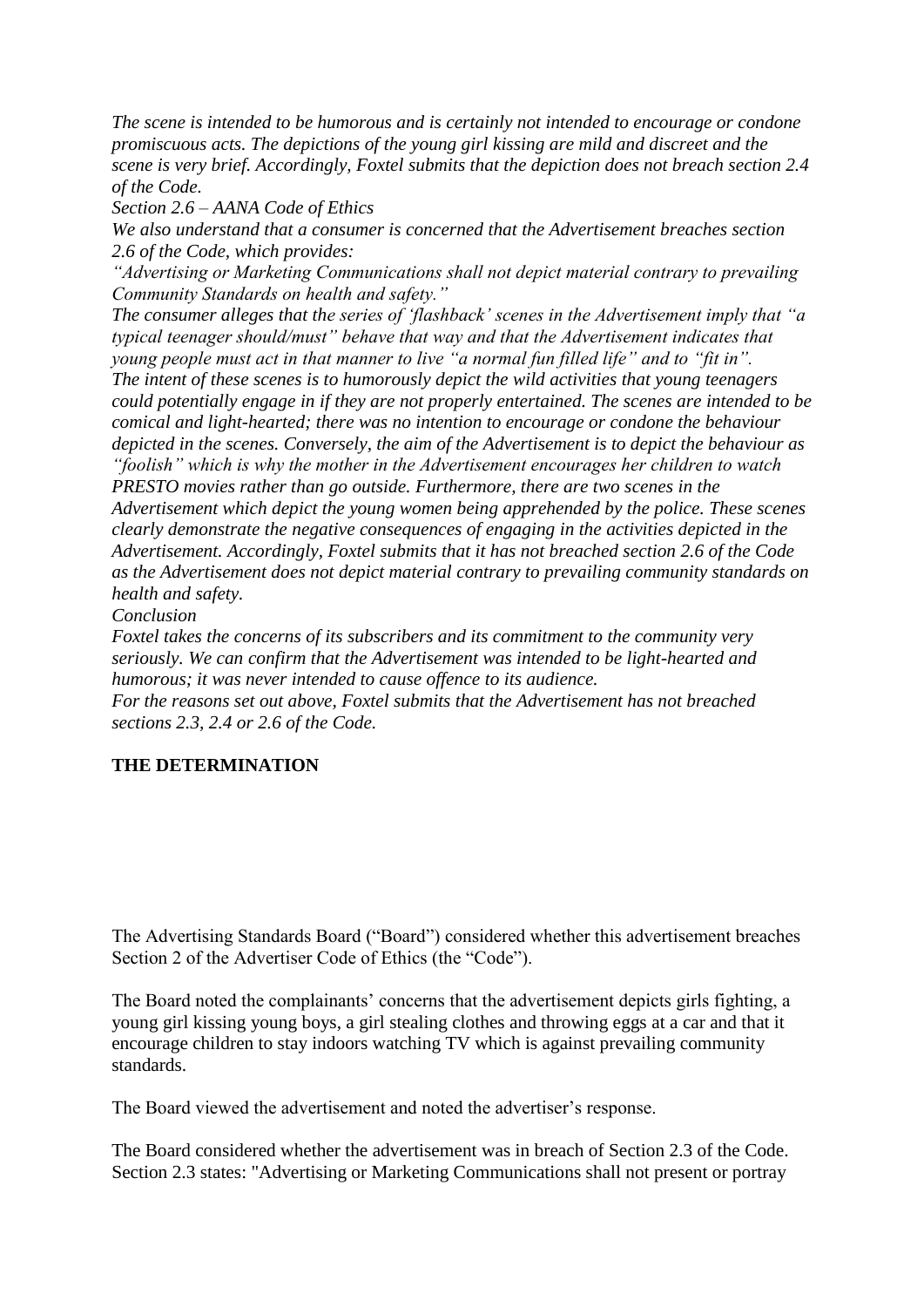violence unless it is justifiable in the context of the product or service advertised".

The Board noted that the advertisement features a mother reminiscing about her wild childhood before encouraging her children to watch a movie rather than go out.

The Board noted that the flashback scenes show the mother as a teenager engaged in a "cat fight" with another teenage girl where they tug at each other"s hair. The Board noted that this scene is one of many which show the mother behaving in a manner which is clearly presented as undesirable. The Board considered that the level of violence was very mild and that the advertisement does not encourage or condone teenagers to fight one another.

Based on the above the Board determined that the advertisement did not breach Section 2.3 of the Code.

The Board considered whether the advertisement was in breach of Section 2.4 of the Code. Section 2.4 of the Code states: "Advertising or Marketing Communications shall treat sex, sexuality and nudity with sensitivity to the relevant audience".

The Board noted the complainants' concerns that the advertisement shows a girl kissing two boys and that they all look young. The Board noted that the girl is clearly a teenager and considered that a depiction of a teenage girl kissing boys is not inappropriate.

The Board noted that like other risky behaviours depicted in the advertisement, the kissing scene is very brief and considered that the advertisement did treat the issue of sex, sexuality and nudity with sensitivity to the relevant audience.

The Board noted that the advertisement had been given a "P" rating by CAD and that this rating reflects timing suited to the PG timeslot. The Board noted that the advertisement had been aired in the appropriate time for the rating.

The Board determined that the advertisement did not breach Section 2.4 of the Code.

The Board considered Section 2.6 of the Code. Section 2.6 of the Code states: "Advertising or Marketing Communications shall not depict material contrary to Prevailing Community Standards on health and safety".

The Board noted the complainants' concerns that the girl is shown stealing clothes. The Board noted that the girl is also shown in a police van and being escorted home by a policeman and considered that rather than encouraging or condoning bad behaviour the advertisement depicts the negative consequences of such behaviour.

The Board noted the complainants' concerns that the advertisement encourages children to stay inside which is against prevailing community standards on the health of children. The Board noted that the advertised product is a movie provider and considered that it is not inappropriate for the advertiser to encourage consumers to use their product. The Board noted that the theme of the advertisement is a mother reminiscing about her wild teenage